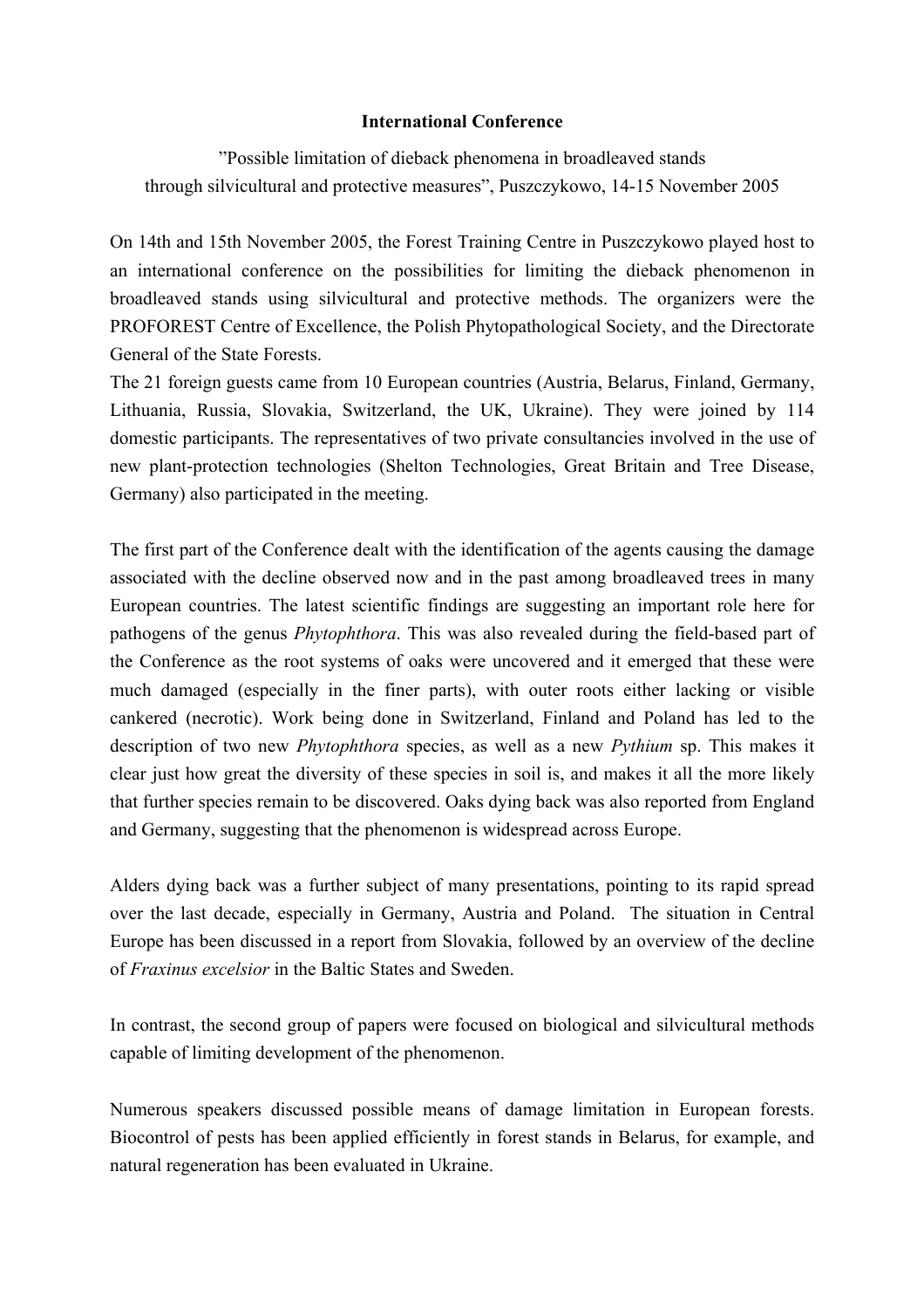Summary and concluding remarks were devised at the end of the Conference, making practical recommendation for practitioners. Foresters participated widely in the valuable discussions with the experts, suggesting the degree to which they are interested in such events. A future prospect deriving from the Conference is that research may become better oriented towards the testing of practical solutions such as the use of new *Phytophthora*damaging chemicals, and solutions intended to cope with the presence of *Phytophthora* in soil and irrigation water (since these are said to be the main sources of contamination with *Phytophthora* spp.). Foresters were also interested in applying such proposals in feasibility studies which will inevitably lead to the development of efficient means to control these pathogens.

Posters illustrating the above aspects were presented by different participating scientists, and were an occasion to gain familiarity with cutting-edge information in this field and new potential solutions to limit forest dieback in Europe. The field trip was also a rich source of information, collected as visits were paid to different Forest Districts presenting dieback of forest trees. This was an occasion for foresters and scientists to exchange practical information about the dieback phenomenon. Presentations by foresters brought information on the state of forest health to scientists, who then proposed different ways by which the disease might be managed.

Participants at the Conference agreed on the necessity of a practical course in the lab being elaborated by scientists for students and practitioners, allowing them to become familiar with molecular-level work at diagnosing forest-damaging pests and theoretical approaches to environmental monitoring and modelling of forest diseases with a view to the parameters critical to forest health being studied and enumerated. Such a course is to be run in Poland, with the participation of private companies dealing with the problem and the international network already elaborated.

Such a Conference is one of a series organized in Poland, which is to prepare the next one (to take place at the European Forest Training Centre in Jedlnia from  $3<sup>rd</sup>$  to  $9<sup>th</sup>$  July 2006). This conference will be organized by a new subgroup of the IUFRO network of forest research organizations dealing with invasive species. Global warming and the tremendous amount of international trade in ornamentals and plants have raised this topic of invasive species, which can destroy local ecosystems once introduced in a new area. *Phytophthora ramorum, P. cinnamomi* and probably the most recent on the list, *P kernoviae,* offer nice illustrations of this concept.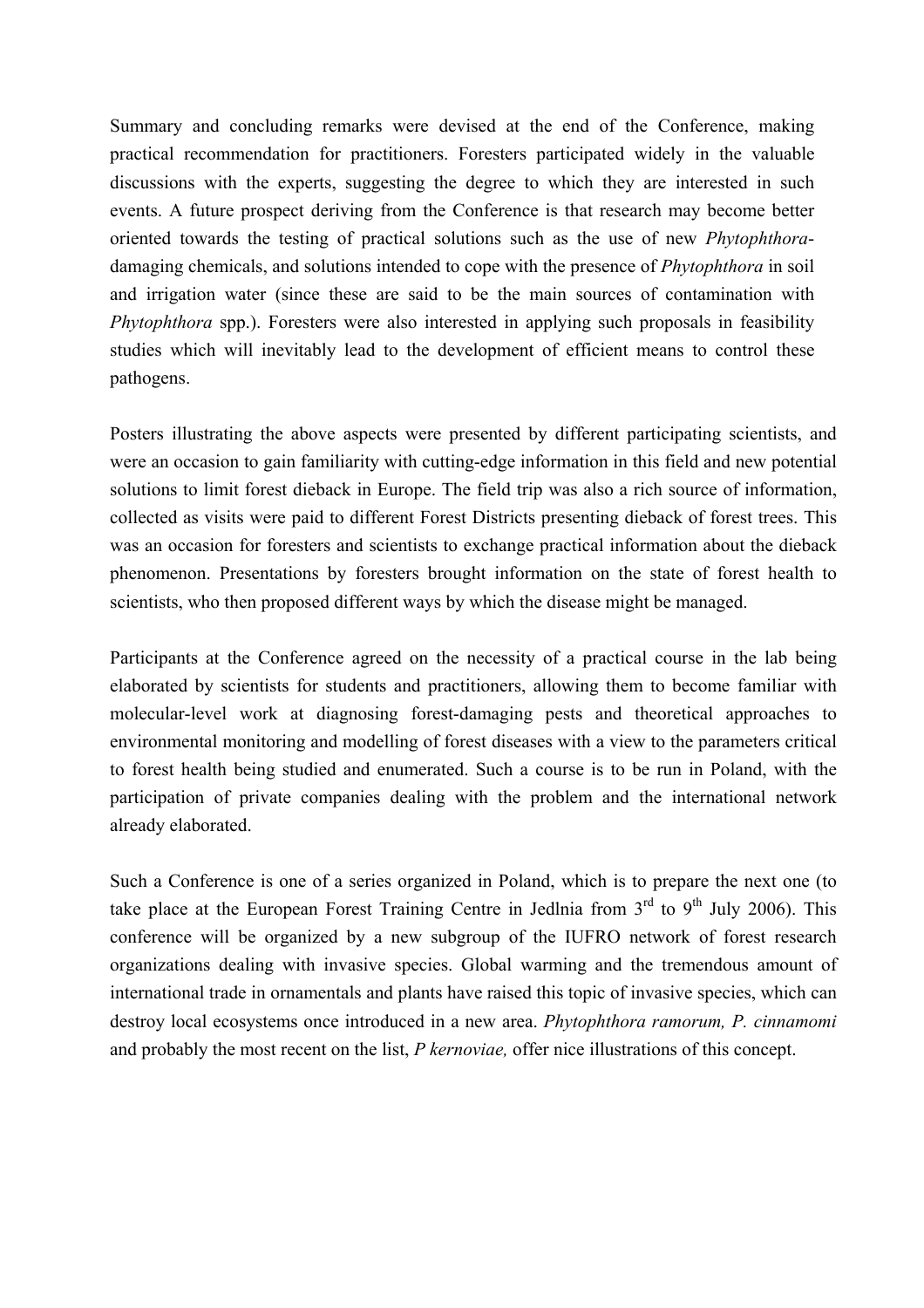

Field session in dying back oak stands in Krotoszyn Forest District.